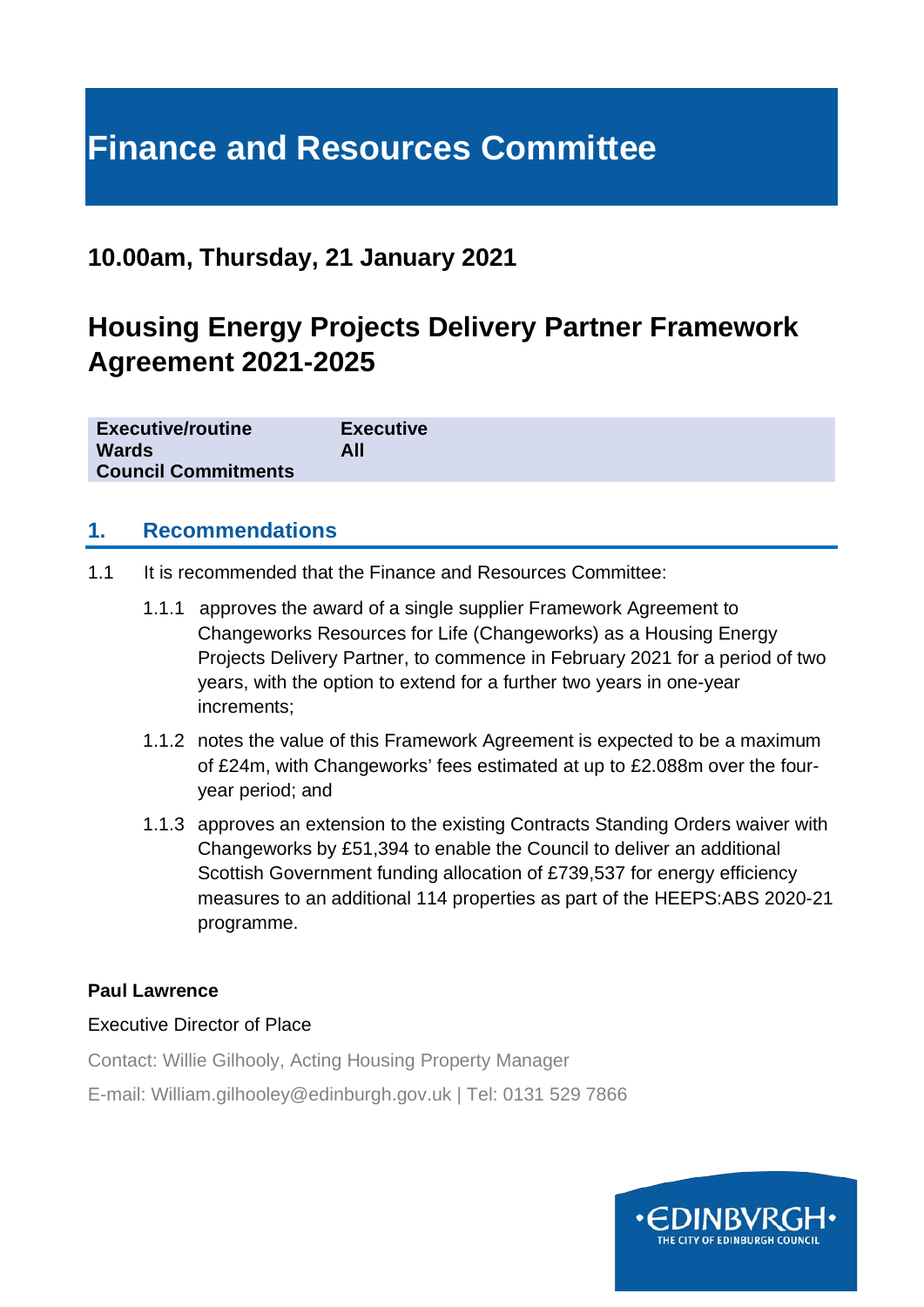**Report**

# **Housing Energy Projects Delivery Partner Framework Agreement 2021-2025**

#### **2. Executive Summary**

- 2.1 This report seeks approval from the Finance and Resources Committee to award a single supplier Framework Agreement to Changeworks Resources for Life (Changeworks) following a procurement process published on Public Contracts Scotland, for the appointment of a Housing Energy Projects Delivery Partner.
- 2.2 The Framework Agreement will commence in February 2021 for a period of two years, with the option to extend up to a further two years, to the maximum value of £24m, with Changeworks' fees estimated at up to £2.088m.
- 2.3 The report also seeks approval to extend the existing waiver to the Council's Contract Standing Orders with Changeworks to deliver an additional Scottish Government funding allocation of £739,537 for energy efficiency measures to an additional 114 properties as part of the Home Energy Efficiency Programme for Scotland Area Based Schemes (HEEPS:ABS) 2020-21 programme. The value of the extension is £51,394.

#### **3. Background**

- 3.1 The Housing Revenue Account (HRA) Budget Strategy 2020/2021, published [February 2020,](https://democracy.edinburgh.gov.uk/documents/s14097/Item%204.1d%20-%20Housing%20Revenue%20Account%20HRA%20Budget%20Strategy%20-%20Referral%20from%20FR.pdf) outlines how the Council will deliver £2.5bn investment over ten years in building and improving Council homes to deliver Council commitments on affordable housing and net zero carbon by 2030.
- 3.2 Making homes easier and cheaper to heat has been the cornerstone of the HRA Budget Strategy and annual Capital Investment Programmes. Over half of Council homes have benefited from energy efficiency measures over the last five years (including 7,100 new heating systems; 2,900 homes insulated; and 1,600 homes fitted with new windows and front doors). Work continues towards meeting the Energy Efficiency Standard for Social Housing (EESSH); currently 71% of homes have been brought up to standard and 86% were expected to be compliant by the end of 2020 (pre-Covid-19).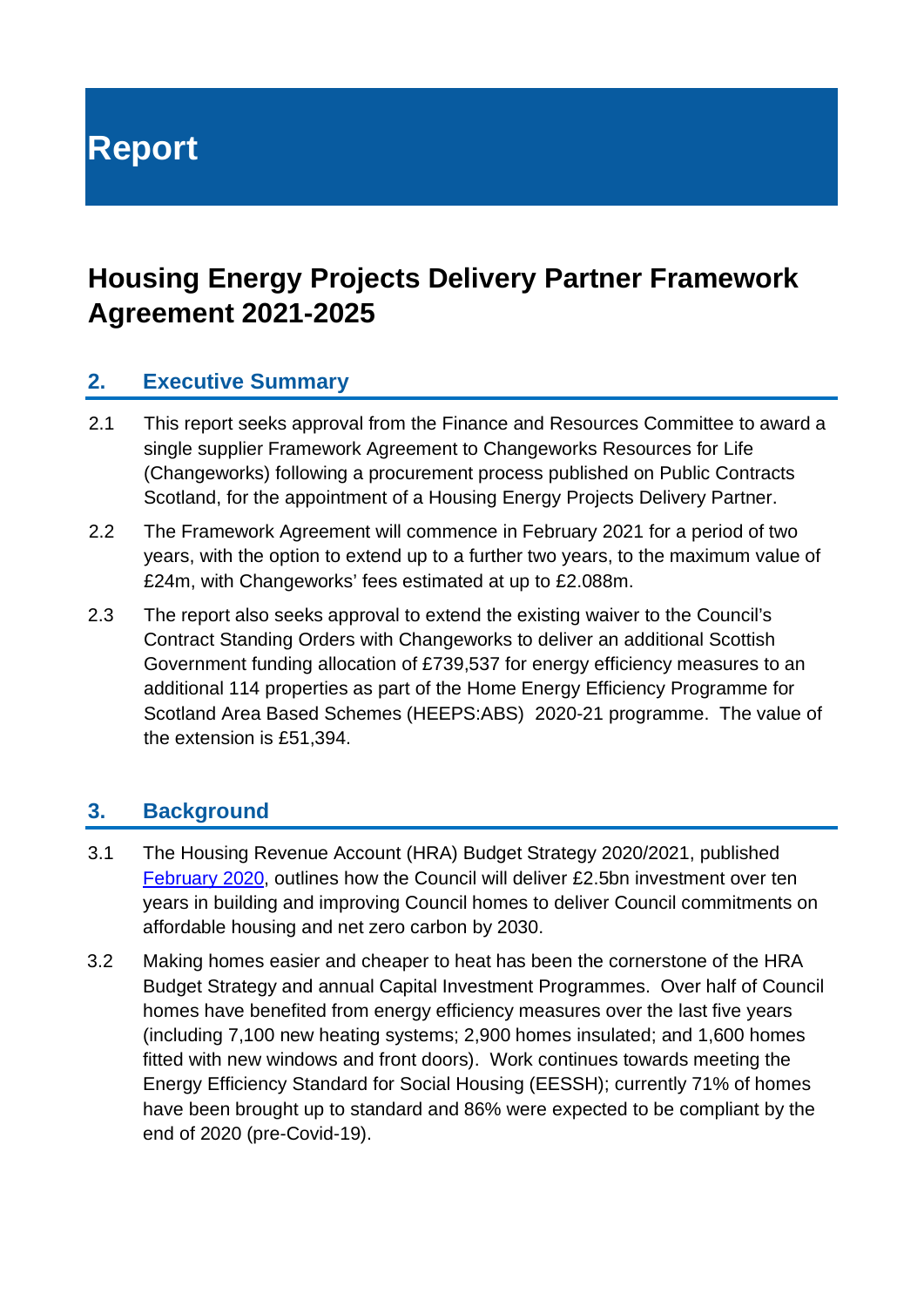- 3.3 The HRA capital investment programme not only covers the investment required to meet statutory standards such as Scottish Housing Quality Standard (SHQS) and EESSH, and Council commitments on affordable housing and net zero carbon, it also ensures that growth and regeneration is delivered in ways that supports place making, inclusive growth and sustainability; outcomes set out in key Council strategies.
- 3.4 Changeworks currently provides housing energy consultancy services and delivery partner support to the Council under a Service Level Agreement (SLA) with the Housing Service. The SLA was approved by the Finance and Resources Committee on [26 November 2015](https://democracy.edinburgh.gov.uk/CeListDocuments.aspx?CommitteeId=140&MeetingId=2284&DF=26%2f11%2f2015&Ver=2) for the period 2016-2019 and was subsequently [further extended](https://democracy.edinburgh.gov.uk/documents/s25598/7.12%20-%20Home%20Energy%20Efficiency%20Programme%20Enabling%20Support.pdf) to 31 March 2021. The Council was notified of an additional funding allocation in October 2020.
- 3.5 As the market has matured in recent years, a procurement process was undertaken to ensure best value for the Council. This new Framework Agreement will ensure that key sustainability outcomes for the Housing Service such as improving energy efficiency and reducing fuel poverty and working towards net zero carbon by 2030 continue to be prioritised.

#### **4. Main report**

- 4.1 In February 2020, the Council published a Prior Information Notice (PIN) to raise awareness to the market of the upcoming procurement and gauge how much interest and capability there was via a short questionnaire. The PIN received six questionnaire responses leading to an Open Procedure being utilised for tender.
- 4.2 In October 2020, the Council undertook an Open Procedure procurement in accordance with the Public Contracts (Scotland) 2015 Regulations. A cost:quality ratio of 40% price, 60% quality was applied.
- 4.3 The Framework Agreement advertised for a single Energy Projects Delivery Partner for the Council. The purpose of this is to help programme manage complex grant funding programmes linked to energy retrofit and the installation of low zero carbon technologies. 31 suppliers noted interest, of those five confirmed they were not bidding due to capacity or capability. One tender submission was received by the deadline. This is potentially down to the complex and multi-disciplinary nature of the service that was being tendered for, which not only includes project management and commercial management, but also detailed technical and social monitoring, evaluation and marketing, and communications to encourage householder sign up to funding schemes.
- 4.4 The Tender submission was evaluated by officers, placing an emphasis on quality, as well as price.
- 4.5 The quality analysis was based on weighted award criteria questions, which were scored using a 0 to 4 matrix, with further detail available in Appendix 1.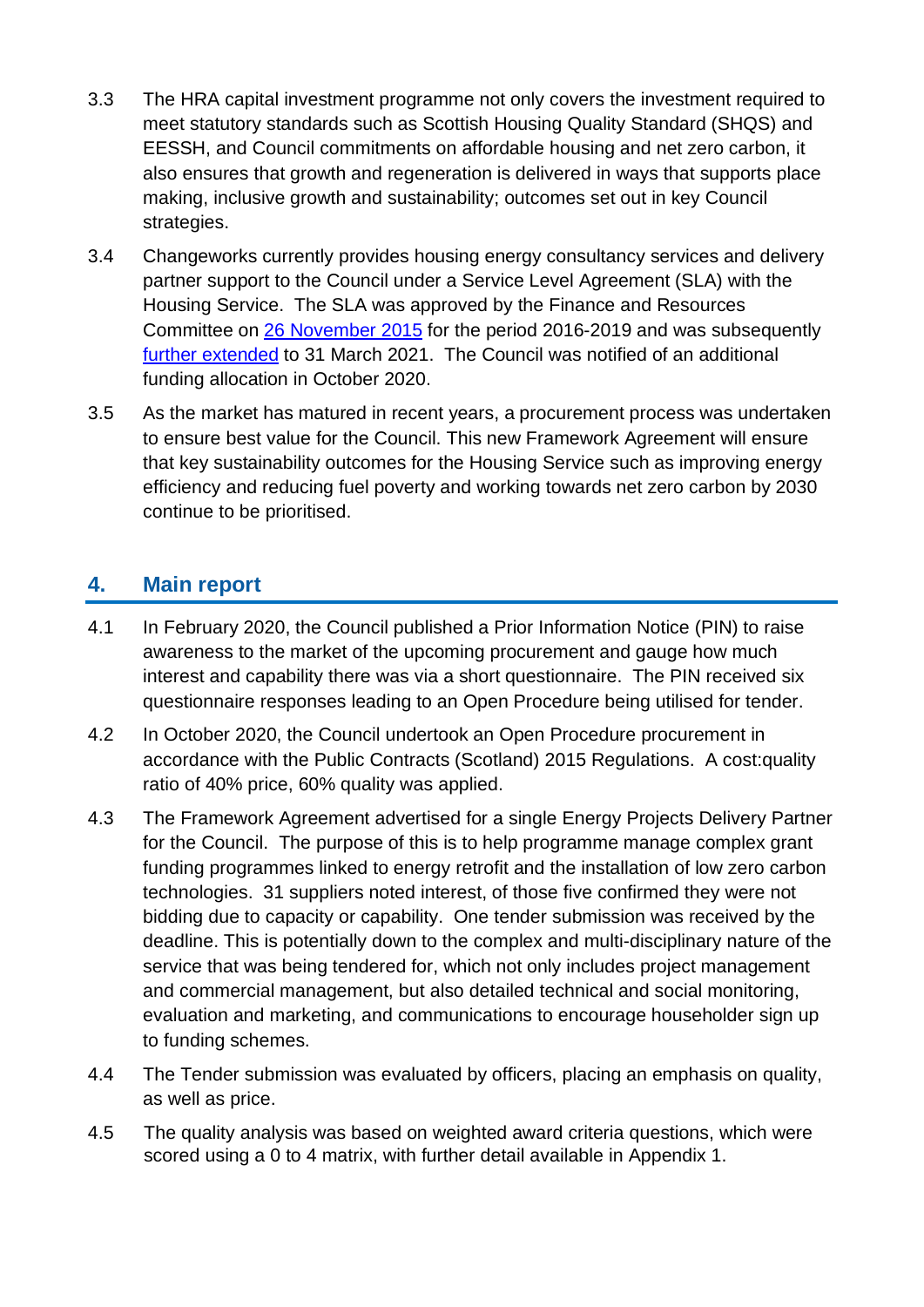- 4.6 Following completion of the quality analysis, the tender was subject to a cost analysis.
- 4.7 Changeworks role under the new Framework Agreement will be to facilitate grant applications and project manage successful grant funded projects throughout their lifecycle, ensuring suppliers are appointed in compliance with regulations and project managed through to completion. The funding for this role is paid for either 100% via each successful grant fund or as a combination of grant funding and Council contribution via the HRA depending on the specific grant fund being applied for. A total enabling fee of 8.7% per project will be applied. This represents good value for money as historically enabling fees for delivery partner costs for funding programmes such as HEEP:ABS have averaged at around 10%. £6m of funding is forecast in each year, with £522,000 (8.7%) allocated to Changeworks and the remaining £5.478m used for project delivery.
- 4.8 The Framework will allow the Council to continue to apply for funding programmes via Changeworks to the Scottish Government for programmes such as HEEPS:ABS and other future funding programmes released as part of the Scottish Governments Energy Efficient Scotland Programme. Specification enhancements as part of this contract will ensure that the Council will be able to apply for new funding streams to deliver further benefits to the citizens of Edinburgh.
- 4.9 This new Framework will help to support the Council's net zero carbon commitment and the whole house retrofit approach that is being developed for existing homes. It will ensure that HEEPS:ABS can continue to be delivered at scale but also to ensure that HEEPS:ABS can be focused more on whole house retrofit rather than individual insulation measures. HEEPS:ABS will continue to be an extremely important funding stream in terms of unlocking complex mixed tenure barriers. Other funding streams will also be targeted to trial the installation of low zero carbon technologies such as heat pumps and solar PV with combined battery storage and aggregation services.
- 4.10 As part of the HEEP:ABS 2020-21 programme an additional £739,537 in funding has being made available to the Council. This programme is currently being delivered by Changeworks and as such the existing Contract Standing Orders waiver with Changeworks needs to be increased by a value of £51,394 to enable them to programme manage the delivery of this additional funding. This will see an additional 114 properties receive a range of energy efficiency measures.

#### **5. Next Steps**

- 5.1 Subject to Committee approval, the Framework Agreement will commence in February 2021.
- 5.2 As part of the Framework Agreement, the supplier has been asked to report on how they will manage best practice and legal obligations in relation to Covid-19 working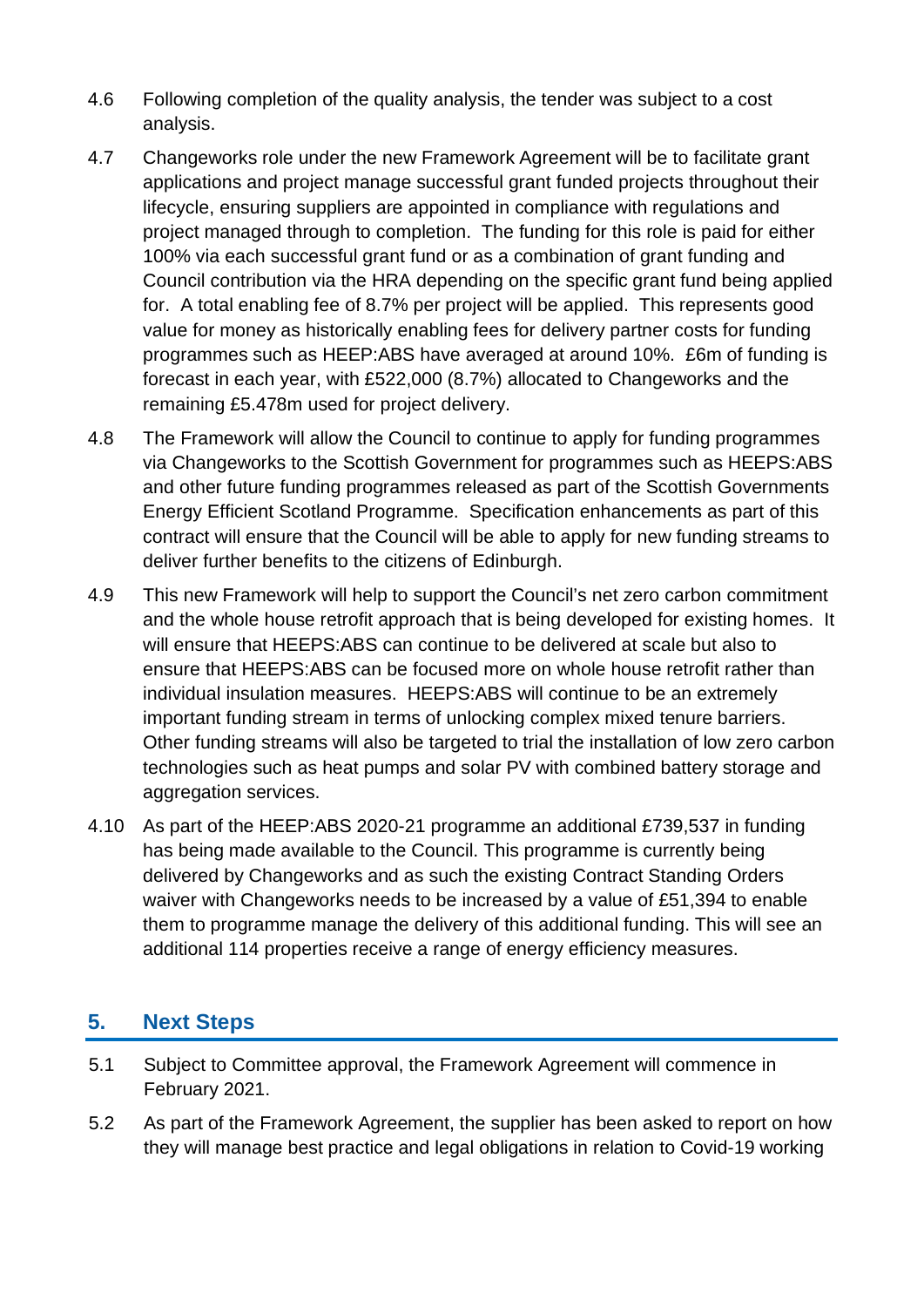practices. This documentation will form part of the terms and conditions and will be reviewed regularly to ensure it is up to date.

- 5.3 A virtual start up meeting will be held with Changeworks before the estimated start date.
- 5.4 The Framework Agreement will be managed by the Council's Housing Property service.
- 5.5 Subject to approval, the existing SLA value (approved under a Contract Standing Orders waiver) will increase by £51,934 to enable Changeworks to project manage the delivery of the HEEPS:ABS 2020-21 programme to an additional 114 properties within Edinburgh for financial year 2020-21.

#### **6. Financial impact**

- 6.1 Project delivery costs and grant application fees will generally be met through the grant allocations, this though will vary on a case by case basis and will be linked to the specific conditions of grant. The Scottish Government, for example via the current HEEPS:ABS programme, allows up to 20% of the grant value to be attributed to delivery partner enabling fees. Some grant funding programmes may require a 50% contribution from the Council. In these circumstances any financial contribution from the Council would be covered as part of the Housing Service Capital Programme which is set annually as part of the HRA budget process.
- 6.2 The estimated Framework Agreement value for project delivery is approximately £6m per annum, £24m over the four-year period. The £6m represents the total amount of funding that would be secured each financial year and would include any Council contributions where required. This value is subject to change based upon various factors, including Covid-19.
- 6.3 The tender process pricing assessment involved asking potentially interested suppliers to detail percentage fees payable on project costs for each completed works stage. This resulted in an overall percentage the supplier would take per project as their enabling fee.
- 6.4 Changeworks supplied an overall enabling fee percentage of 8.8% per project within their tender return, a value of approximately £2.112m over the four-year contract period. Based upon benchmarking of previous projects, this is a reduction of 1.17%, a value of approximately £70,000 per annum if the full forecast value of £24m is utilised.
- 6.5 As only a single tender was returned, Changeworks were contacted to discuss cost reductions, with a 0.1% reduction being agreed. Bringing the enabling fee per project to 8.7% a value of approximately £2.088m (a reduction of 1.27%), with an additional saving of £6,000 per annum, with a total saving of £76,000 per annum, demonstrating value for money.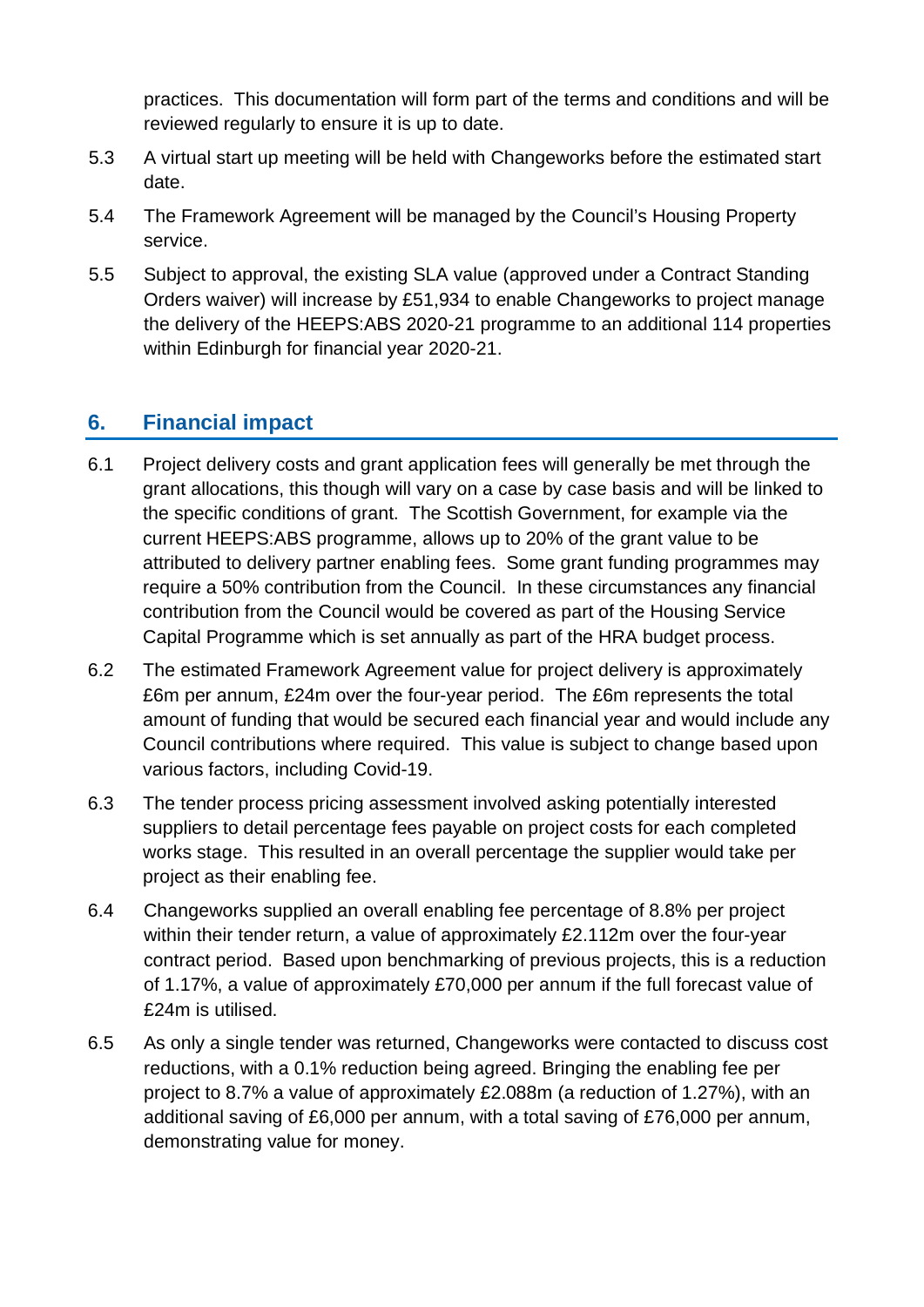- 6.6 This results in the remaining grant allocated enabling fee of 11.3% (out of a potential 20%), at an approximate value of £678,000 per annum to be utilised to increase the number of homes within a given funding programme.
- 6.7 The costs associated with procuring this Contract are estimated to be up to £10,000.

#### **7. Stakeholder/Community Impact**

- 7.1 As part of the procurement process it was identified that the successful supplier pays the real Living Wage rate to employees and does not utilise zero-hour contracts.
- 7.2 Changeworks have also agreed to provide the following community benefits:
	- 7.2.1 **Targeted recruitment and training, supported employment and promotion of job opportunities** - Engagement with the Department of Work and Pensions' Kick Start Scheme which targets 16-24 year olds that are currently unemployed. This role would be supplementary to their current delivery staff and would consist of a six-month placement per year for the duration of the contract working across the elements of delivery to gain broad work experience. This role would be advertised through the Local Job Centre and in publications such as the Evening News.
	- 7.2.2 **Outreach and education opportunities**  Engagement with Edinburgh's universities and colleges to provide an opportunity for an intern who is either studying or has recently graduated college in a related subject to work within their Consultancy Team. Providing both work experience on Council projects and mentoring during this time to assist the intern in pursuing a career in construction/ sustainability. The intern would receive at least the Real Living Wage and would be in post for approximately three months for every year of this Contract.
	- 7.2.3 **Community consultation, engagement and strengthening community relations** - Hosting drop in events at local facilities within the communities where Changeworks currently provides energy saving, recycling, and sustainable transport advice to residents. Changeworks will engage with local community groups to support these events as well as other support agencies such as Citizens Advice Scotland and the NHS. (Should Covid-19 restrictions still be in place, then Changeworks will provide similar support events online). Changeworks will provide an event for each project area over the course of the Contract.
	- 7.2.4 **Training for existing workforce** Provision of additional training to staff through the Social Enterprise Academy who are based in Edinburgh. This will cover subjects such as leading and managing remotely, dealing with change, and personal and professional resilience.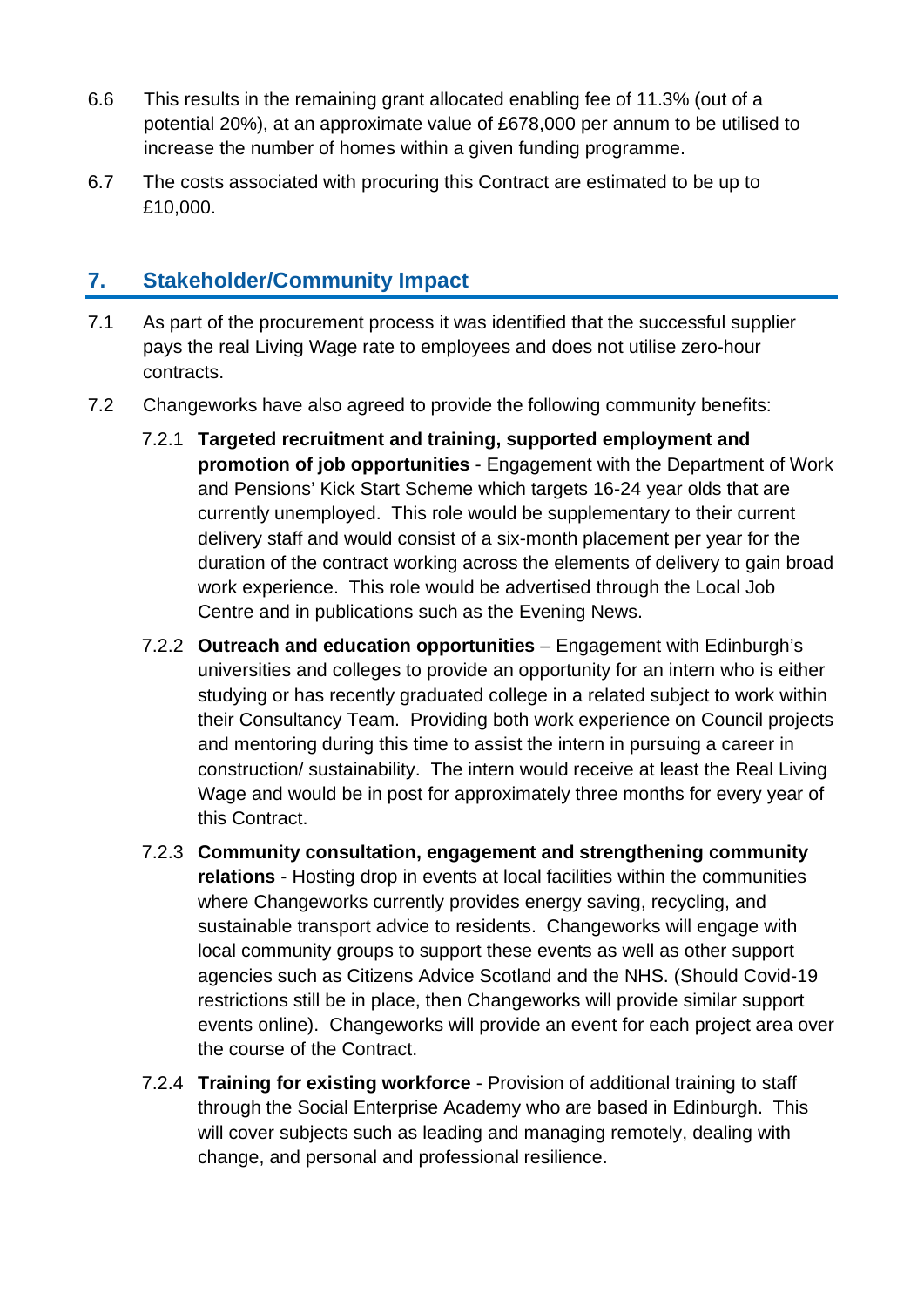- 7.3 Positive impacts of activity on energy efficiency projects include:
	- 7.3.1 reducing the costs of energy for residents;
	- 7.3.2 contributing to fuel poverty reduction targets;
	- 7.3.3 ensuring that residents live in warmer, easier to heat homes which has a positive effect on their wellbeing and health;
	- 7.3.4 carbon emission reductions are expected to be achieved as a result of continued housing energy efficiency and low zero carbon technology projects;
	- 7.3.5 the success of these contracts will be measurable against Key Performance Indicators which were detailed within the tender package;
	- 7.3.6 an Integrated Impact Assessment and a Data Protection Impact Assessment have been completed; and
	- 7.3.7 the procurement has been developed to secure Best Value to the city's residents and planned investment into the housing stock to improve tenant's homes and living conditions.

#### **8. Background reading/external references**

- 8.1 [Finance and Resources Committee, 27 August 2020](https://democracy.edinburgh.gov.uk/ieListDocuments.aspx?CId=140&MId=5557&Ver=4) Home Energy Efficiency Programme – Enabling Support.
- 8.2 [Housing Homelessness and Fair Work Committee, 5 November 2020](https://democracy.edinburgh.gov.uk/ieListDocuments.aspx?CId=141&MId=5690&Ver=4) Housing Sustainability Update
- 8.3 [Housing Homelessness and Fair Work Committee, 5 November 2020](https://democracy.edinburgh.gov.uk/ieListDocuments.aspx?CId=141&MId=5690&Ver=4) Housing Revenue Account (HRA) Budget Strategy 2021/22

#### **9. Appendices**

9.1 Appendix 1 - Summary of Tendering and Tender Evaluation Processes.